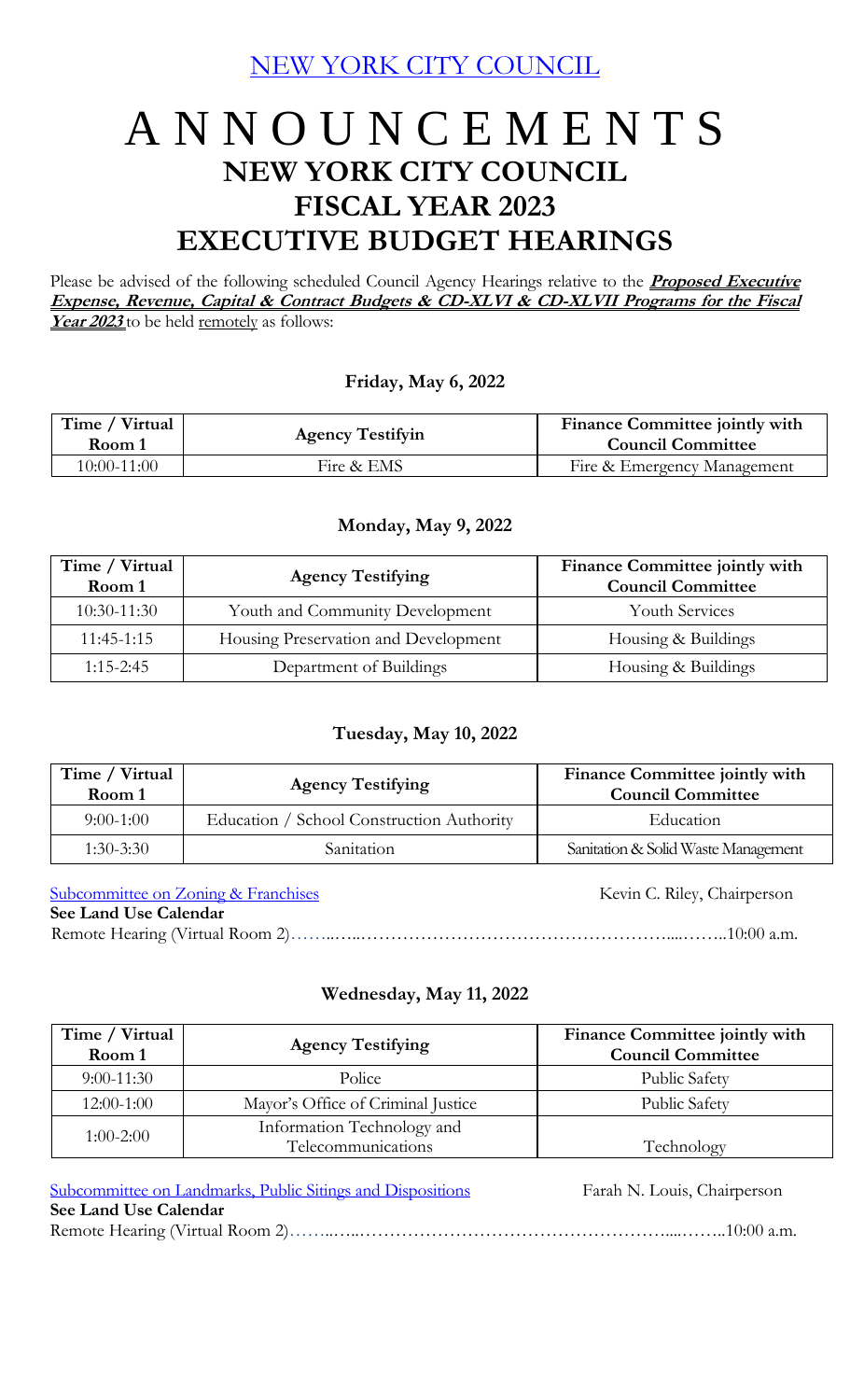# **Thursday, May 12, 2022**

[Committee on Land Use](http://legistar.council.nyc.gov/DepartmentDetail.aspx?ID=6911&GUID=4D11542D-9734-4C79-8A1C-8E30726B2DF9&R=6176eb7d-9425-4022-8219-9903ede3a359) Rafael Salamanca, Jr., Chairperson

# **All items reported out of the Subcommittees**

AND SUCH OTHER BUSINESS AS MAY BE NECESSARY Remote Hearing (Virtual Room 2)……..…..…………………………………………….....…….10:00 a.m.

| Time / Virtual<br>Room 1 | <b>Agency Testifying</b> | Finance Committee jointly with<br><b>Council Committee</b> |
|--------------------------|--------------------------|------------------------------------------------------------|
| 10:00-11:30              | Transportation           | Transportation & Infrastructure                            |
| $11:45-1:30$             | Immigrant Affairs        | Immigration                                                |
| $1:45-3:15$              | Aging                    | Aging                                                      |

# **Friday, May 13, 2022**

| Time / Virtual  | <b>Agency Testifying</b> | Finance Committee jointly with                                                                                                                                            |
|-----------------|--------------------------|---------------------------------------------------------------------------------------------------------------------------------------------------------------------------|
| Room 1          |                          | <b>Council Committee</b>                                                                                                                                                  |
| $10:00 - 11:30$ | Libraries                |                                                                                                                                                                           |
|                 |                          |                                                                                                                                                                           |
| $11:30-1:00$    | Cultural Affairs         |                                                                                                                                                                           |
|                 |                          | Cultural Affairs, Libraries &<br>International Intergroup Relations<br>Cultural Affairs, Libraries &<br><b>International Intergroup Relations</b><br>Parks and Recreation |
| $1:30-3:00$     | Parks and Recreation     |                                                                                                                                                                           |

# **Tuesday, May 17, 2022**

### [Committee on Rules, Privileges & Elections](http://legistar.council.nyc.gov/DepartmentDetail.aspx?ID=6914&GUID=4F72FDE0-80FA-4511-9BDB-B9C3011B4588&R=fa2ba460-9d66-49c8-a026-d6a39e3351cf) Keith Powers, Chairperson

**M 49** - Communication from the Mayor - Submitting the name of David Do to the Council for its advice and consent regarding his appointment as Chair and Chief Executive Officer of the New York City Taxi and Limousine Commission, pursuant to Sections 31 and 2301 of the City Charter.

Communication from the Manhattan Borough President - Submitting the name of Ms. Leila Bozorg, to the **M 58** - Council for its advice and consent regarding her appointment to the City Planning Commission, pursuant to Sections 31 and 192 of the City Charter.

**M 60** - Robert Hogan, a resident of Queens, Council candidate for appointment to the New York City Civilian Complaint Review Board, pursuant to § 440 (b)(1) of the New York City Charter.

Hybrid Hearing – Council Chambers – City Hall……………………….………..……..........……..9:00 a.m.

[Committee on Housing and Buildings](http://legistar.council.nyc.gov/DepartmentDetail.aspx?ID=6910&GUID=AAAF96D6-8CCD-46E5-9DDB-CFF23FE775DB&Search=) jointly with the Pierina Ana Sanchez, Chairperson [Committee on State and Federal Legislation](http://legistar.council.nyc.gov/DepartmentDetail.aspx?ID=6916&GUID=1E327B61-9173-499C-8FFA-156DA1A80255&Search=) Shaun Abreu, Chairperson **Oversight** - Examining State Proposals for Good Cause Eviction and Reforming the 421-a Tax Exemption Program.

**Res 64** - By Council Members Cabán, Sanchez, Farías, Stevens, Hanif, Won, De La Rosa, Joseph, Nurse, Restler, Barron, Avilés, Krishnan, Hudson, Ossé and Richardson Jordan - **Resolution** calling on the New York State Legislature to not renew section 421-a of the Real Property Tax Law. Hybrid Hearing – Council Chambers – City Hall……………………….………..…….......……..11:00 a.m.

| Time / Virtual  | <b>Agency Testifying</b>    | Finance Committee jointly with                                               |
|-----------------|-----------------------------|------------------------------------------------------------------------------|
| Room 1          |                             | <b>Council Committee</b>                                                     |
| $10:00 - 12:00$ | $Health + Hospitals$        | Hospitals                                                                    |
| $12:00 - 2:00$  | Health & Mental Hygiene     | Health jointly with Mental Health,<br>Developmental Disability and Addiction |
| $2:30-4:00$     | City University of New York | <b>Higher Education</b>                                                      |

### **Wednesday May 18, 2022**